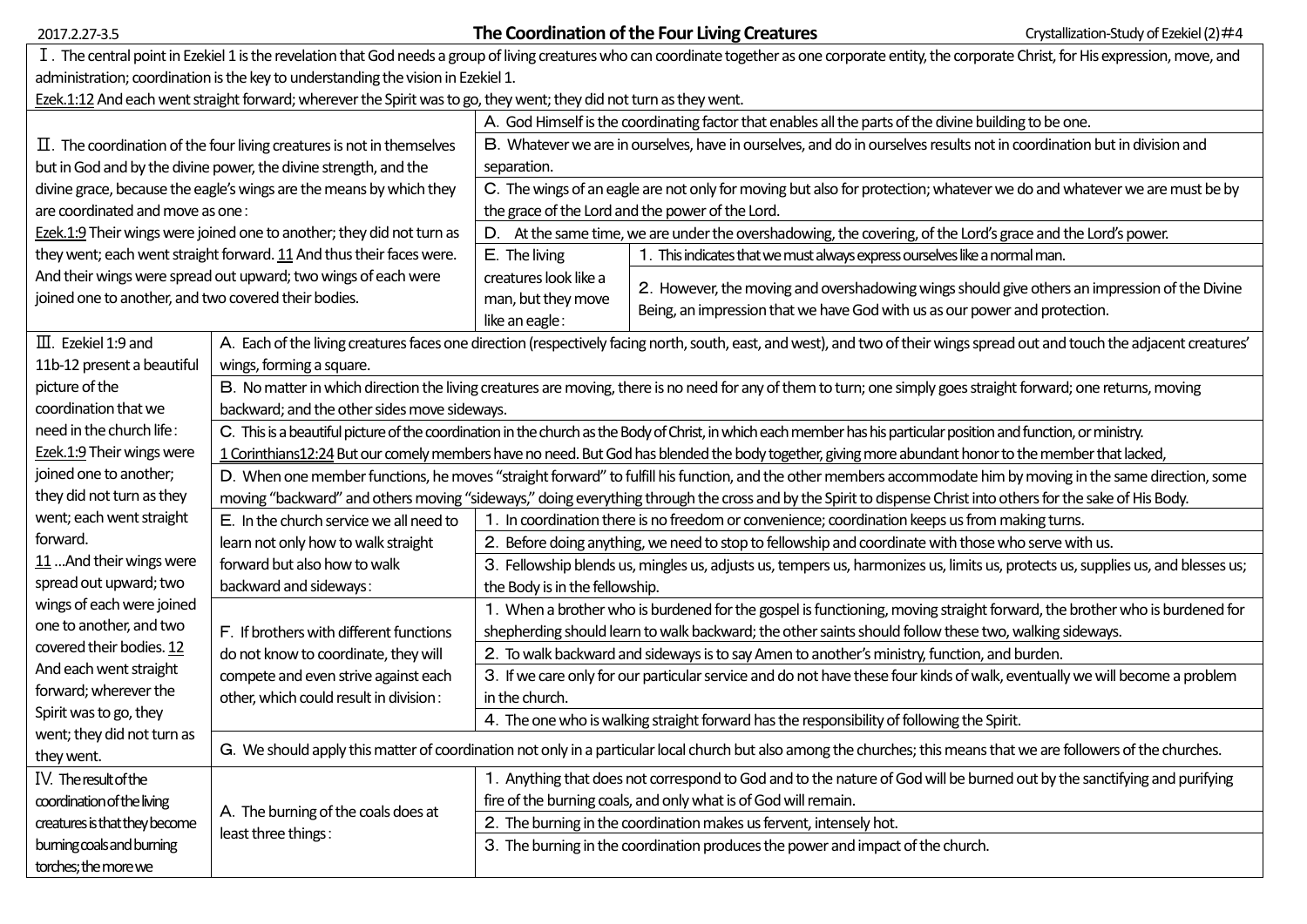| coordinate together, the                               |                                                                                                                                                                                                    | 1. The                                                                                                                                               | a. The areas in which we have been burned by the sanctifying fire spontaneously become the areas in which we are                       |                                                                                                                              |  |  |
|--------------------------------------------------------|----------------------------------------------------------------------------------------------------------------------------------------------------------------------------------------------------|------------------------------------------------------------------------------------------------------------------------------------------------------|----------------------------------------------------------------------------------------------------------------------------------------|------------------------------------------------------------------------------------------------------------------------------|--|--|
| more we burn one another:                              |                                                                                                                                                                                                    | sanctifying fire                                                                                                                                     | enlightened and can enlighten others.                                                                                                  |                                                                                                                              |  |  |
| Ezek.1:13 As for the likeness                          |                                                                                                                                                                                                    | becomes the                                                                                                                                          | b. In the proper church life there should be nothing of darkness among the brothers and sisters; all should be thoroughly              |                                                                                                                              |  |  |
| of the living creatures, their                         | sanctifying light:                                                                                                                                                                                 |                                                                                                                                                      | enlightened.                                                                                                                           |                                                                                                                              |  |  |
| appearance was like burning                            |                                                                                                                                                                                                    |                                                                                                                                                      | a. There is fire with the living creatures, because in their fellowship they allow God to move freely among them.                      |                                                                                                                              |  |  |
| coals of fire, like the                                |                                                                                                                                                                                                    |                                                                                                                                                      | b. The appearance of the living creatures being like burning fire indicates that they have the appearance of the sanctifying           |                                                                                                                              |  |  |
| appearance of torches; the                             | <b>B.</b> The coals                                                                                                                                                                                |                                                                                                                                                      | God.                                                                                                                                   |                                                                                                                              |  |  |
| fire went to and fro among                             | are for burning,                                                                                                                                                                                   | 2. The fire is not                                                                                                                                   | Ezek.1:26 And above the expanse that was over their heads was the likeness of a throne, like the appearance of a sapphire              |                                                                                                                              |  |  |
| the living creatures, and the                          | and the torches<br>are for                                                                                                                                                                         | static but always                                                                                                                                    |                                                                                                                                        | stone; and upon the likeness of the throne was One in appearance like a man, above it. 27 Then I saw something like the      |  |  |
| fire was bright; and out of the                        |                                                                                                                                                                                                    | moving:                                                                                                                                              |                                                                                                                                        | sight of electrum, like the appearance of fire encased all around, from the appearance of His loins and upward; and from the |  |  |
| fire went forth lightning. 14                          | enlightening:                                                                                                                                                                                      |                                                                                                                                                      |                                                                                                                                        | appearance of His loins and downward, I saw something like the appearance of fire. And there was brightness all around       |  |  |
| And the living creatures ran to                        |                                                                                                                                                                                                    | Him.                                                                                                                                                 |                                                                                                                                        |                                                                                                                              |  |  |
| and fro like the appearance of                         |                                                                                                                                                                                                    | 3. The fire being bright indicates that in their coordination the living creatures manifest a glorious and majestic condition.                       |                                                                                                                                        |                                                                                                                              |  |  |
| a lightning bolt.                                      |                                                                                                                                                                                                    | 4. Whereas the brightness is usual, the flashing of lightning is special, indicating that at special times there may be a special light that flashes |                                                                                                                                        |                                                                                                                              |  |  |
|                                                        |                                                                                                                                                                                                    | suddenly and causes others to be astonished                                                                                                          |                                                                                                                                        |                                                                                                                              |  |  |
|                                                        |                                                                                                                                                                                                    | 5. The living creatures run because they have the power and the impact.                                                                              |                                                                                                                                        |                                                                                                                              |  |  |
| V. In order to coordinate                              | A. We must not act or do anything to express our self; rather, we must do things in the Father's life with the Father's nature to express the Father; this is glory, and it is                     |                                                                                                                                                      |                                                                                                                                        |                                                                                                                              |  |  |
| with others, we need to                                | in this glory that we all are one. John17:21 That they all may be one; even as You, Father, are in Me and I in You, that they also may be in Us; that the world may believe                        |                                                                                                                                                      |                                                                                                                                        |                                                                                                                              |  |  |
| deny our self,                                         | that You have sent Me. 22 And the glory which You have given Me I have given to them, that they may be one, even as We are one; 23 I in them, and You in Me, that                                  |                                                                                                                                                      |                                                                                                                                        |                                                                                                                              |  |  |
| experiencing the dealing<br>of the cross, and live and | they may be perfected into one, that the world may know that You have sent Me and have loved them even as You have loved Me.                                                                       |                                                                                                                                                      |                                                                                                                                        |                                                                                                                              |  |  |
|                                                        | B. In order to coordinate with others, we need to take the forgiving Lord as our forgiving life to forgive others and seek to be forgiven, letting the peace of Christ<br>arbitrate in our hearts. |                                                                                                                                                      |                                                                                                                                        |                                                                                                                              |  |  |
| act by God's grace and                                 | C. In order to coordinate with others, we need to deal with the idols in our heart, counting all things as loss on account of Christ and counting them as refuse that we                           |                                                                                                                                                      |                                                                                                                                        |                                                                                                                              |  |  |
| God's power, signified by                              | may gain Christ.                                                                                                                                                                                   |                                                                                                                                                      |                                                                                                                                        |                                                                                                                              |  |  |
| the eagle's wings:                                     | D. If we abide in God, rely on God, dwell in God, and express God, we can coordinate together in God.                                                                                              |                                                                                                                                                      |                                                                                                                                        |                                                                                                                              |  |  |
| VI. The living creatures follow the Spirit,            |                                                                                                                                                                                                    | A. Our spirit is universally spacious; God                                                                                                           |                                                                                                                                        | 1. When the Bible speaks of "your spirit," it includes the spirits of all the saints.                                        |  |  |
| indicating that in order to coordinate with            |                                                                                                                                                                                                    | dwells in our spirit, and our spirit is today's                                                                                                      |                                                                                                                                        | 2. "The words 'our spirit' [in Romans 8:16] include Paul's spirit, Martin Luther's spirit, John Wesley's                     |  |  |
| others in the Body of Christ, we need to walk by       |                                                                                                                                                                                                    | Jerusalem:                                                                                                                                           |                                                                                                                                        | spirit, Brother Nee's spirit, your spirit, and my spirit" - (Life-study of Ephesians, p. 213).                               |  |  |
| the Spirit and according to the spirit:                |                                                                                                                                                                                                    |                                                                                                                                                      | B. The book of Ephesians reveals that we need to be in the mingled spirit to be in the blending for the reality of the Body of Christ: |                                                                                                                              |  |  |
|                                                        | A. The move of the Divine Trinity with                                                                                                                                                             |                                                                                                                                                      | 1. The way the Lord cast out demons, by another One and for another One, shows that He did not act individualistically but             |                                                                                                                              |  |  |
|                                                        | the divine coordination in Matthew                                                                                                                                                                 |                                                                                                                                                      | with humility and selflessness.                                                                                                        |                                                                                                                              |  |  |
|                                                        | 12:28 is an excellent and beautiful                                                                                                                                                                |                                                                                                                                                      | 2. The Son as the center of the Divine Trinity was altogether not by Himself, for Himself, or to Himself; whatever He did was          |                                                                                                                              |  |  |
| VII. In order to coordinate                            | example for us to follow; this is a good                                                                                                                                                           |                                                                                                                                                      | by the Spirit of God and for the kingdom of God the Father.                                                                            |                                                                                                                              |  |  |
| with others, we need to                                | pattern that our Head has set up for our                                                                                                                                                           |                                                                                                                                                      | 3. This shows us the harmony, beauty, and excellency in the Divine Trinity.                                                            |                                                                                                                              |  |  |
| be one with the                                        | coordination as members of His Body:                                                                                                                                                               |                                                                                                                                                      | 4. Today in the church life the Body of Christ has not been built up adequately because of the shortage of the proper                  |                                                                                                                              |  |  |
| coordinating Triune God:                               | Matthew 12:28 But if I, by the Spirit of God,                                                                                                                                                      |                                                                                                                                                      | coordination.                                                                                                                          |                                                                                                                              |  |  |
|                                                        |                                                                                                                                                                                                    | cast out the demons, then the kingdom of                                                                                                             | 5. We may do something according to the will of God, but what we do should not be by ourselves but by some others;                     |                                                                                                                              |  |  |
|                                                        | God has come upon you.                                                                                                                                                                             |                                                                                                                                                      | furthermore, what we do should not be for ourselves but for the interest, the right, of God on this earth.                             |                                                                                                                              |  |  |
|                                                        | B. Every day we need to move out of ourselves and into the coinhering and coordinating Triune God.                                                                                                 |                                                                                                                                                      |                                                                                                                                        |                                                                                                                              |  |  |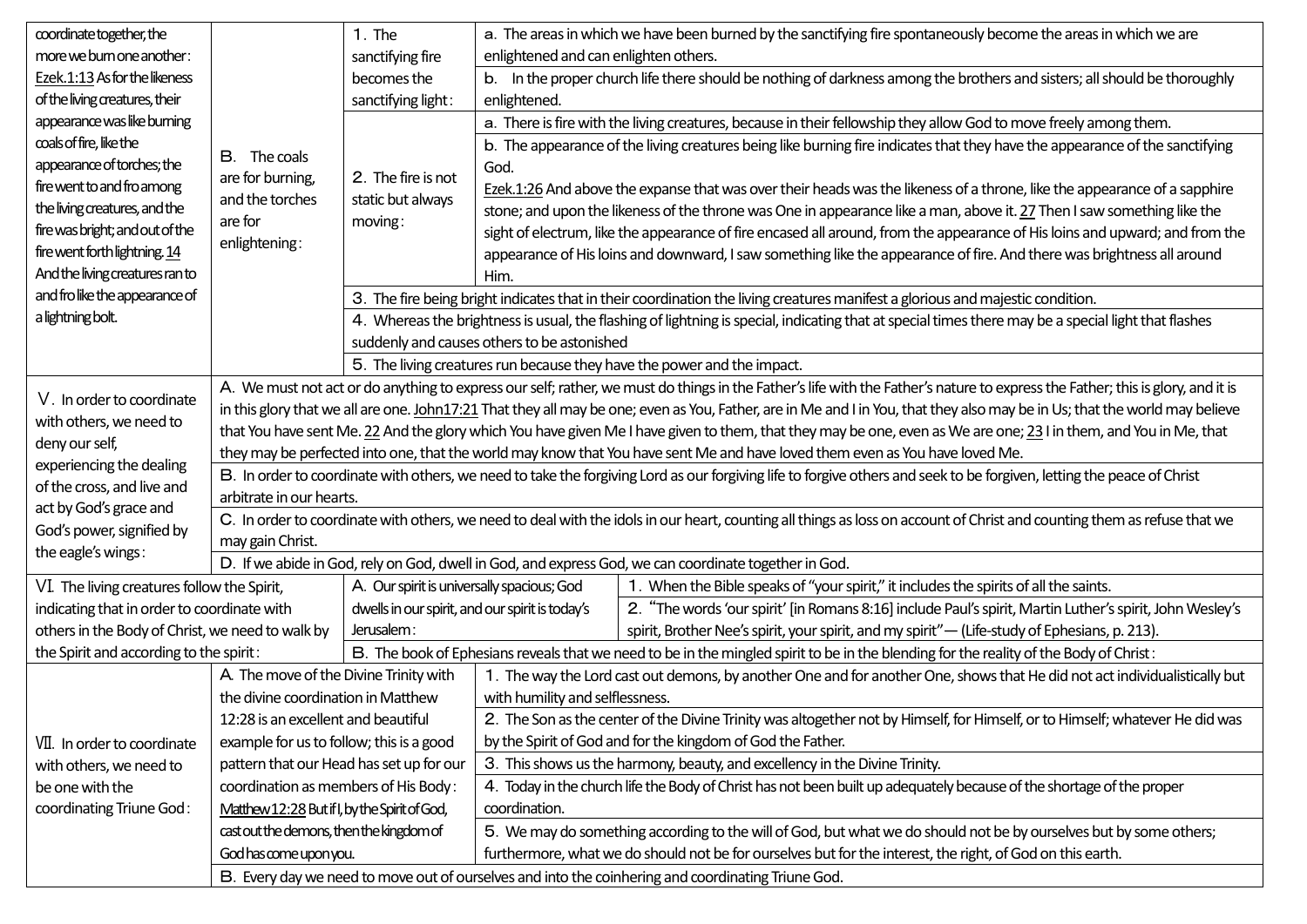**Experience** $\Omega$ One problem is that certain brothers and sisters either want to do everything or do nothing at all. Those who want to do everything want to be able to move in every direction. When the living creatures move, they go straight forward; they do not make any turns. If one living creature takes the lead to move straight forward toward the east, the other living creatures also move in this direction.This indicates that everyone functions properly in coordination.

Business life model:In various projects of the company, you need to understand your positioning in the project. If you are a project leader, you should proceed positively and proactively with leadership. But if not, you should mainly walk sideways or walk backwards. When walking sideways and walking backwards you need to go ahead and carry it out. In this respect, you cannot walk sideways and walk backwards unless you deal with your wanting to stand out, your proudness, your arrogance and the rest on the cross. Many projects are not done by you alone, but need to cooperate with a number of people. This principle of a coordination of the four living creatures should also be adapted to your function in the company. Actually, the coordination of the four living creatures is the most ideal collaboration.

**②**When a co-worker does anything, he should fellowship with the other coworkers. An elder should fellowship with the other elders. Fellowship tempers us; fellowship adjusts us; fellowship harmonizes us; and fellowship mingles us... Fellowship requires us to stop when we are about to do something. In our coordination in the church life, in the Lord's work, we all have to learn not to do anything without fellowship. Among us we should have the blending of all the individual members of the Body of Christ, the blending of all the churches in certain districts, the blending of all the co-workers, and the blending of all the elders... If we isolate and seclude ourselves, we will lose much spiritual profit. Learn to fellowship.

Marriage life/Corporate life model:The husband and wife should open up and fellowship with each other. Fellowship is not necessary, if you decide everything by yourself, since there is no adjustment between the husband and wife, you cannot bring forth the one accord. Wife is a helper for her husband, the husband is helped by his wife, and in order to fill up the gap, adjustments and harmonization through fellowship is needed. The important thing in this fellowship is to accept each other's differences, and to have openness in fellowship. With the fellowship, you will have the reality of the body life, and the coordination of the four living creatures. You need to stop and be adjusted for the experience of such fellowship. By doing this, you can have an experience of being assisted and the gap being filled by your wife. For example, you are a meticulous person, but the Lord has given you a rough wife. If you observe the roughnessin detail, you can only see the imperfection.However, from a different perspective, rough people can see things in a bird's-eye view from a global perspective. You should for once distance yourself from the detail perspective and be helped by your wife by seeing things in a bird's-eye view. This principle, not only the wife can be a complement to her husband but the husband can also be the helpto his , hence can be applied to the corporate life as well.

**③**The burning of the coals does at least three things. First, it burns outeverything that is negative. If something is put upon a heap of burning coals, that thing will be burned. If there is proper coordination in the church, there will be aburning to burn away such things as worldliness, the flesh, self-aims, self-goals, pride, opinions, and boasting. All kinds of negative things will be burned away by the coordination. Anything that does not correspond to God and to the nature of God will be burned out by the sanctifying and purifying fire of the burning coals, and only what is of God will remain. This is the proper condition of the church life. Second, the burning of the coordination will make us fervent, intensely hot. Instead of coldness and lukewarmness, everyone will be burned and burning. When others come to the church, they will realize that they cannot stay unless they are willing to be burned....This burning will not allow you to be like the church in Laodicea, which was lukewarm, having no fervency, no burning. Third, the burning in the coordination produces the power and impact of the church. The impact in a local church comes out of the burning. This power is internal and mysterious because it comes from the burning. If you want to have impact, you must be coordinated, and in this coordination you will become burning. Then out of this burning will be the impact and the power. The negative things will be consumed, you will be set on fire, and you will have power and impact.

Junior high/high school model: Coal cannot burn on its own and will disappear unless it coexists with other coal. This shows that you must have a corporate church life with a spiritual partner. Even when you are busy with your exams, you should never isolate yourself. The isolated coal will cease to burn. You can gain three benefits by burning together in the corporate life. First of all you cannot deal with your proudness, biased opinions, sins and etc. inside you. However, the coal fire can burn up all the negative things in you. Secondly, this fire will save you from the lukewarm condition. A lukewarm person cannot advance himself and the others forward positively. Third, this fire in coordination gives you impact strength and power. In order to break through a major barrier such as college entrance exam, you need such impact strength. This impact strength comes from the fire in the coordination.

**④**If we desire to be one with others, we need to move out of the self and into God the Father. No one can make this move for us; we are responsible to do it ourselves. When we move out of ourselves and into the Father and into the Father's glory, we are one and are even perfected into one.

Service model: The secret of serving in coordination with the brothers and sisters is to get out of the self and enter into God. Only God can unite you with other members. Your responsibility is to get out of the self and enter into God. By doing this God will greatly bless your service in the oneness. Hallelujah!